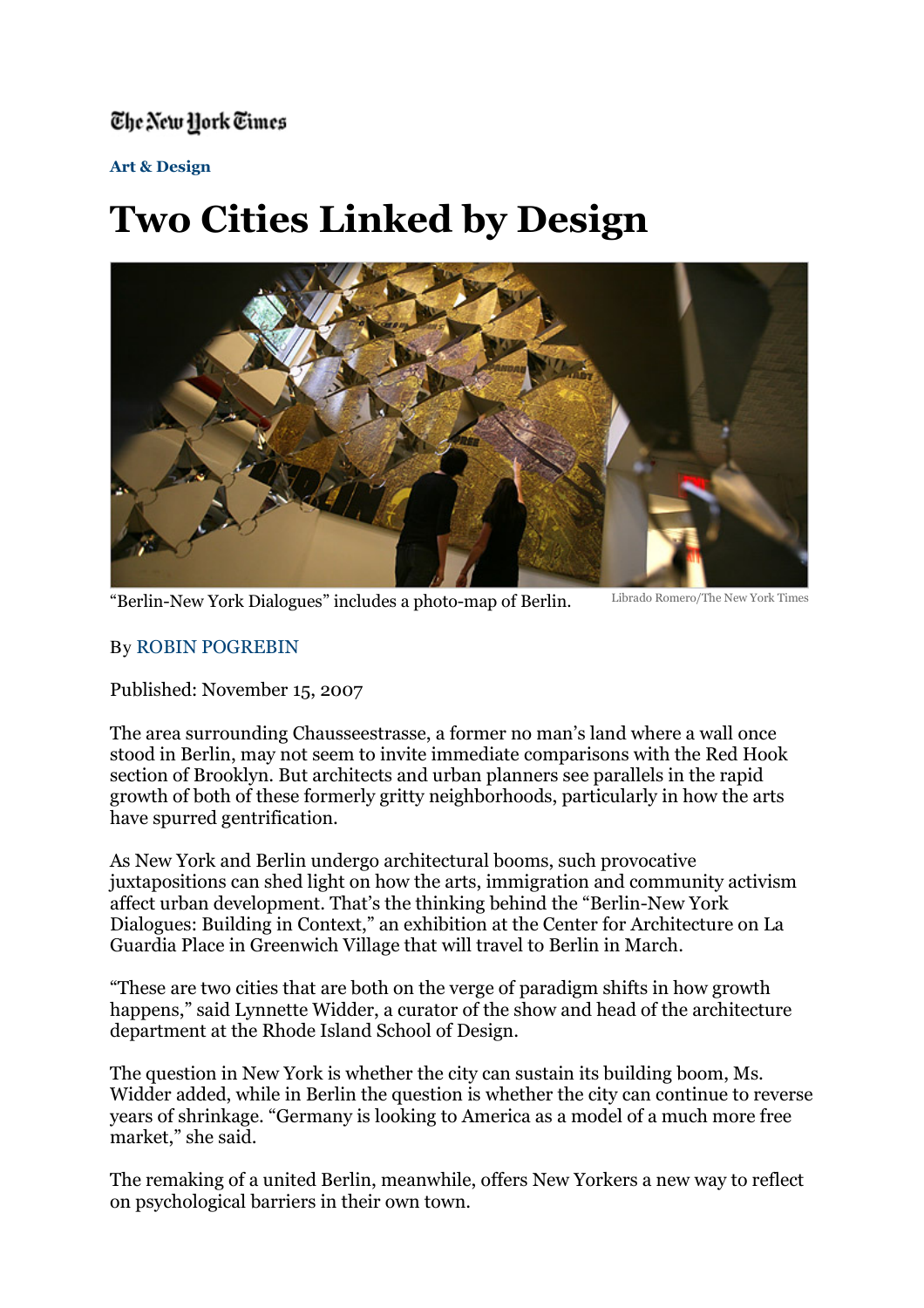"The way the Berlin Wall divided that city for so long." I think we've got that in New York, but we don't see it," said Frederic M. Bell, the executive director of the New York chapter of the American Institute of Architects, which runs the center." There are people who never go north of 14th Street or never go to Red Hook. That's the lesson we're learning from Berlin. What Berlin is learning from us? I think it's a question of scale - how to live more grandly."

Running through Jan. 26, the exhibition is part of the broader Berlin in Lights festival, which includes performances and lectures at organizations including Carnegie Hall, the Museum of Modern Art, the Solomon R. Guggenheim Museum and the Goethe Institute.

Rather than focus narrowly on noteworthy buildings, the exhibition and related panel discussions explore issues like how Berlin is reasserting its role in European cultural and intellectual life and how New York is trying to maintain its reputation as a creative center, even as artists are priced out of neighborhoods they helped to rejuvenate.

"We didn't really try to have one-on-one comparisons," said Kristien Ring, the director of the German Center for Architecture in Berlin. "We tried to pick themes where one can delve into a dialogue."

For example both cities seem to have rediscovered the potential of their waterfronts in recent years, with an array of commercial buildings and residential lofts rising near the Spree River in Berlin and architects drafting plans to enhance the East River esplanade in Manhattan.

Each of the exhibition's curators has some personal connection with Berlin. Ms. Widder lived there for eight years. Ms. Ring has lived there since 1991. And Sophie Stigliano, the Center for Architecture's director of exhibitions, is German and formerly lived in Berlin.

Their show touches on themes like immigration, economic growth and political activism in three neighborhoods in each city: in New York, Red Hook, the South Bronx and Chelsea; in Berlin, the Chausseestrasse, Mitte/ Prenzlauer Berg and the Spree River area.

Several projects are examined in each neighborhood. In New York that includes the Bronx Charter School for the Arts, a public elementary school designed by Weisz & Yoes Architects in a converted factory with a colorful tiled facade. The show cites the school as an example of "culture as catalyst": the institution's arts-based curriculum has had a broad impact on the neighborhood.

In Berlin featured projects include Alexanderplatz, home to the Television Tower and the Berolinahaus by Peter Behrens, as well as the old socialist developments along Karl-Marx Allee, examples of so-called East Modernism.

The curators tried to represent areas in varying stages of development: fully formed neighborhoods like Chelsea or Spandauer Vorstadt; nascent areas like Red Hook or Spree; and nontraditional areas like Mott Haven and Hunts Point in the Bronx or Chausseestrasse.